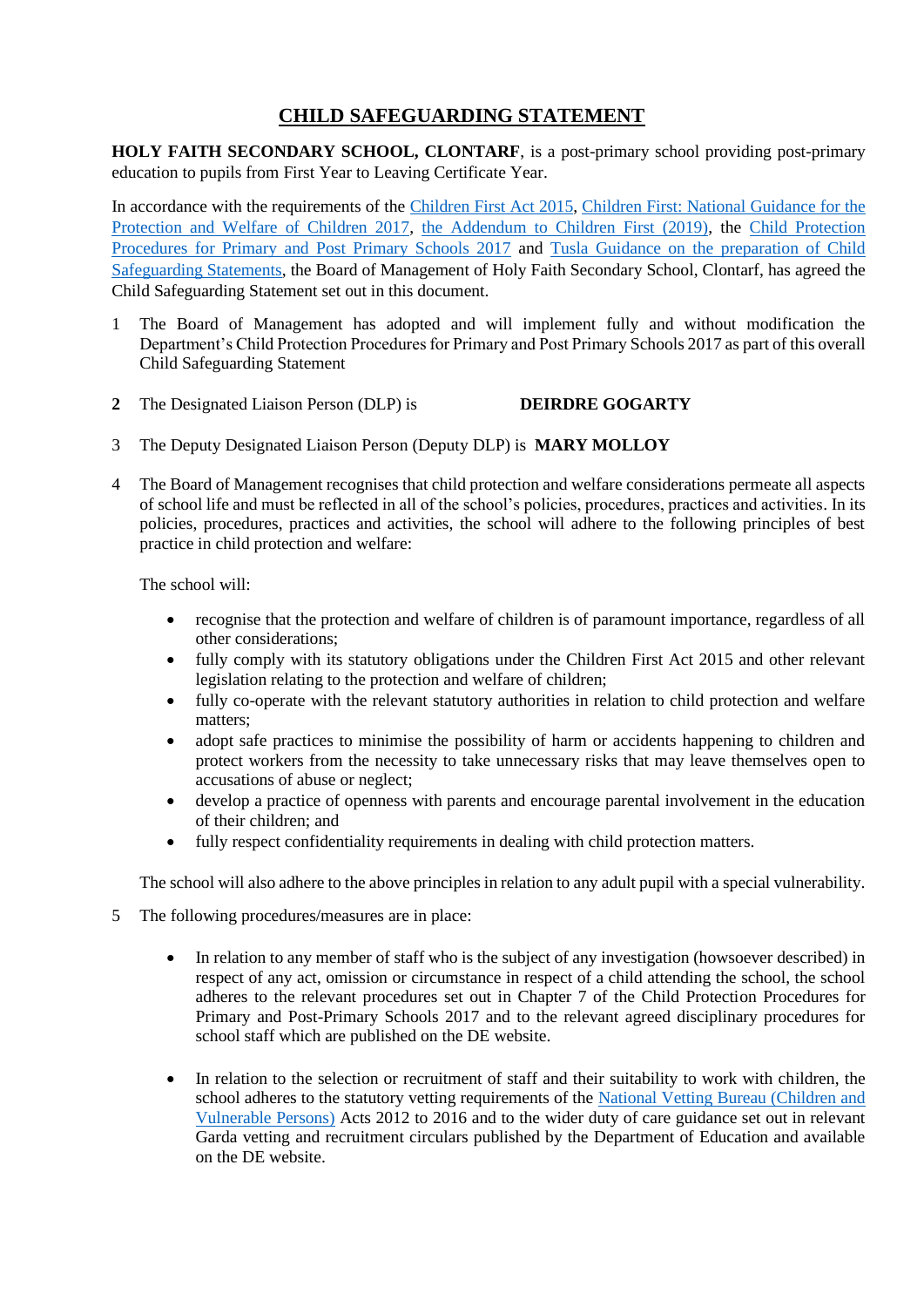- In relation to the provision of information and, where necessary, instruction and training, to staff in respect of the identification of the occurrence of harm (as defined in the 2015 Act) the school-
	- ➢ Has provided each member of staff with a copy of the school's Child Safeguarding Statement
	- ➢ Ensures all new staff are provided with a copy of the school's Child Safeguarding Statement
	- ➢ Encourages staff to avail of relevant training
	- ➢ Encourages Board of Management members to avail of relevant training
	- $\triangleright$  The Board of Management maintains records of all staff and Board member training
- In relation to reporting of child protection concerns to Tusla, all school personnel are required to adhere to the procedures set out in the Child Protection Procedures for Primary and Post-Primary Schools 2017, including in the case of registered teachers, those in relation to mandated reporting under the Children First Act 2015.
- In this school the Board has appointed the abovenamed DLP as the "relevant person" (as defined in the Children First Act 2015) to be the first point of contact in respect of the schools child safeguarding statement.
- All registered teachers employed by the school are mandated persons under the Children First Act 2015.
- In accordance with the Children First Act 2015 and the Addendum to Children First (2019), the Board has carried out an assessment of any potential for harm to a child while attending the school or participating in school activities. A written assessment setting out the areas of risk identified and the school's procedures for managing those risks is included with the Child Safeguarding Statement.
- The various procedures referred to in this Statement can be accessed via the school's website, the DE website or will be made available on request by the school.

**Note:** The above is not intended as an exhaustive list.

- 6 This statement has been published on the school's website and has been provided to all members of school personnel, the Parents' Association (if any) and the patron. It is readily accessible to parents and guardians on request. A copy of this Statement will be made available to Tusla and the Department if requested.
- 7 This Child Safeguarding Statement will be reviewed annually or as soon as practicable after there has been a material change in any matter to which this statement refers.

This Child Safeguarding Statement was adopted by the Board of Management on 5<sup>th</sup> October 2021.

This Child Safeguarding Statement was reviewed by the Board of Management on 5<sup>th</sup> October 2021.

Signed: 1 au garet Monnon Signed:

Chairperson of Board of Management Principal/Secretary to the Board of Management

Date:  $5<sup>th</sup> October 2021$  Date:  $5<sup>th</sup> October 2021$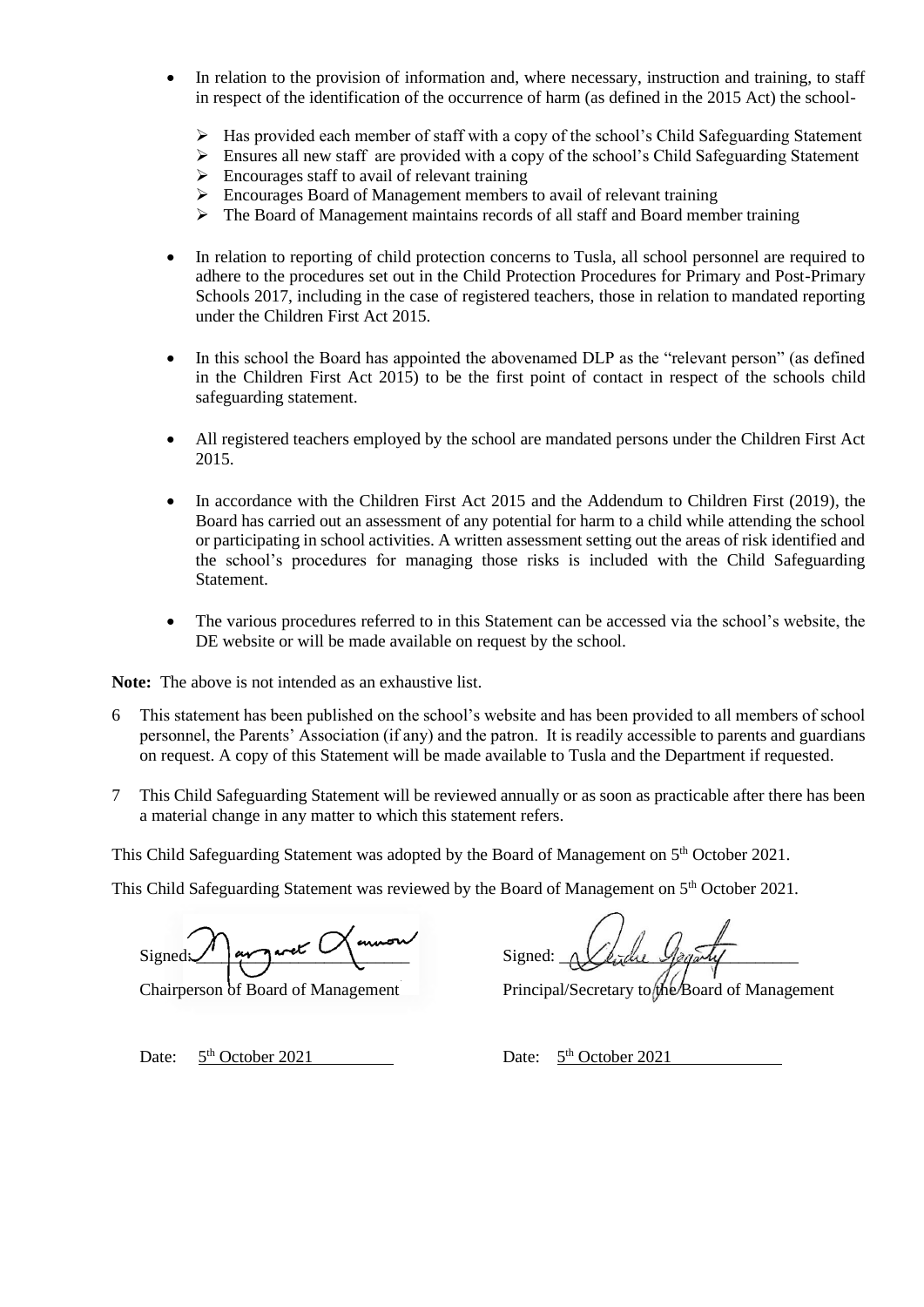## **Child Safeguarding Risk Assessment**

### **Written Assessment of Risk of Holy Faith Secondary School, Clontarf**

In accordance with section 11 of the Children First Act 2015 and with the requirements of Chapter 8 of the *Child Protection Procedures for Primary and Post-Primary Schools 2017*, the following is the Written Risk Assessment of Holy Faith Secondary School, Clontarf.

In undertaking this risk assessment, the board of management has endeavoured to identify as far as possible the risks of harm that are relevant to this school and to ensure that adequate procedures are in place to manage all risks identified. While it is not possible to foresee and remove all risk of harm, the school has in place the procedures listed in this risk assessment to manage and reduce risk to the greatest possible extent.

#### **1. List of school activities**

- Daily arrival and dismissal of pupils
- Recreation breaks for pupils
- Classroom teaching
- One-to-one teaching
- One-to-one counselling
- One-to-one examining/testing
- Online teaching and learning remotely
- Outdoor teaching activities
- Sporting activities
- School outings
- School trips involving overnight stay
- School trips involving foreign travel
- Use of toilet/changing areas in schools
- Annual Sports Day
- School musical/performance
- School retreats
- Fundraising events involving pupils
- Use of off-site facilities for school activities
- Use of off-site facilities for sporting activities
- School transport arrangements including use of bus escorts
- Care of children with special educational needs
- Care of any vulnerable adult students
- Management of challenging behaviour amongst pupils, including appropriate use of restraint where required
- Administration of medicine
- Administration of First Aid
- Curricular provision in respect of SPHE, RSE
- Prevention and dealing with bullying amongst pupils
- Training of school personnel in child protection matters
- Use of external personnel to supplement curriculum
- Use of external personnel to support sports and other extra-curricular activities
- Care of pupils with specific vulnerabilities/ needs such as
	- Pupils from ethnic minorities/migrants
	- Lesbian, gay, bisexual or transgender (LGBT) children
	- Pupils perceived to be LGBT
	- Pupils of minority religious faiths
	- Children in care
	- Children on CPNS
	- Children with medical needs
- Recruitment of school personnel including -
	- Teachers/SNA's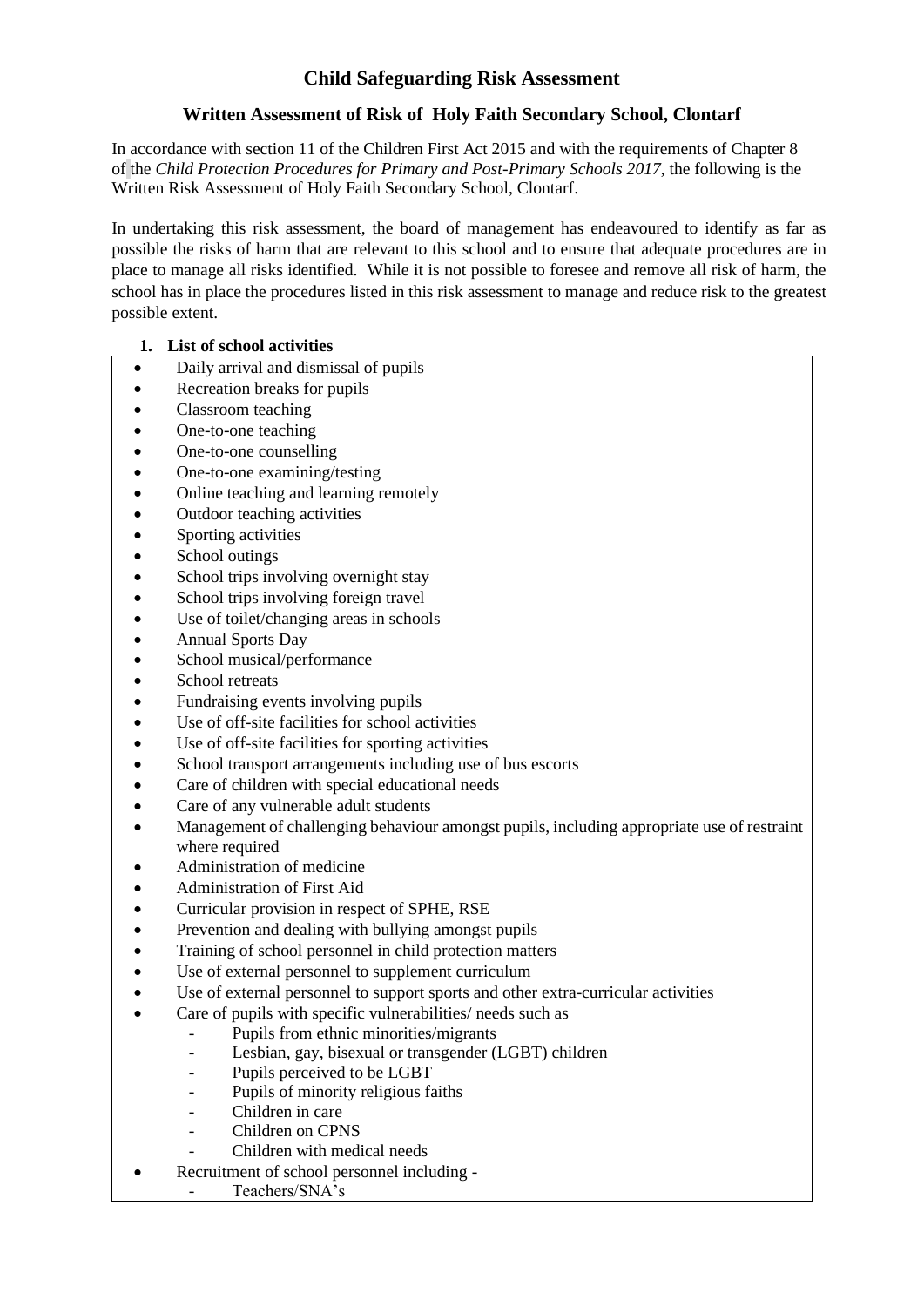- Caretaker/Secretary/Cleaners
- Sports coaches
- External Tutors/Guest Speakers/examiners
- Volunteers/Parents in school activities
- Visitors/contractors present in school during school hours
- Visitors/contractors present during after school activities
- Participation by pupils in religious ceremonies/religious instruction external to the school
- Use of Information and Communication Technology by pupils in school, including social media
- Application of sanctions under the school's Code of Behaviour including detention of pupils, confiscation of phones etc.
- Students participating in work experience in the school
- Students from the school participating in work experience elsewhere
- Student teachers undertaking training placement in school
- Students from abroad/other schools attending for short periods
- Use of video/photography/other media to record school events
- Supervised study
- Use of library/careers room/computer room/prayer room
- Students attending class during holiday periods/weekends
- Students attending supervised study during holiday periods
- Students attending for examination during holiday periods/weekends

#### **2. The school has identified the following risk of harm in respect of its activities -**

- Risk of harm not being recognised by school personnel
- Risk of harm not being reported properly and promptly by school personnel
- Risk of child being harmed in the school by a member of school personnel
- Risk of child being harmed in the school by another child
- Risk of child being harmed in the school by volunteer or visitor to the school
- Risk of child being harmed by a member of school personnel, a member of staff of another organisation or other person while child participating in out of school activities e.g. school trip
- Risk of harm due to inappropriate use of online remote teaching and learning communication platform such as uninvited person accessing the lesson link, students being left unsupervised in breakout rooms
- Risk of harm due to bullying of child
- Risk of harm due to racism
- Risk of harm due to inadequate supervision of children in school
- Risk of harm due to inadequate supervision of children while attending out of school activities
- Risk of harm due to inappropriate relationship/communications between child and another child or adult
- Risk of harm due to children inappropriately accessing/using computers, social media, phones and other devices while at school
- Risk of harm to children with SEN/AEN who have particular vulnerabilities including medical vulnerabilities
- Risk of harm due to children inappropriately accessing/ using computers/mobile phones/ other devices and social media while in school
- Risk of harm due to inadequate code of behaviour
- Risk of harm in one-to-one teaching, counselling, coaching, examining, testing situation
- Risk of harm caused by member of school personnel communicating with pupils in appropriate manner via social media, texting, digital device or other manner
- Risk of harm caused by member of school personnel accessing/circulating inappropriate material via social media, texting, digital device or other manner.